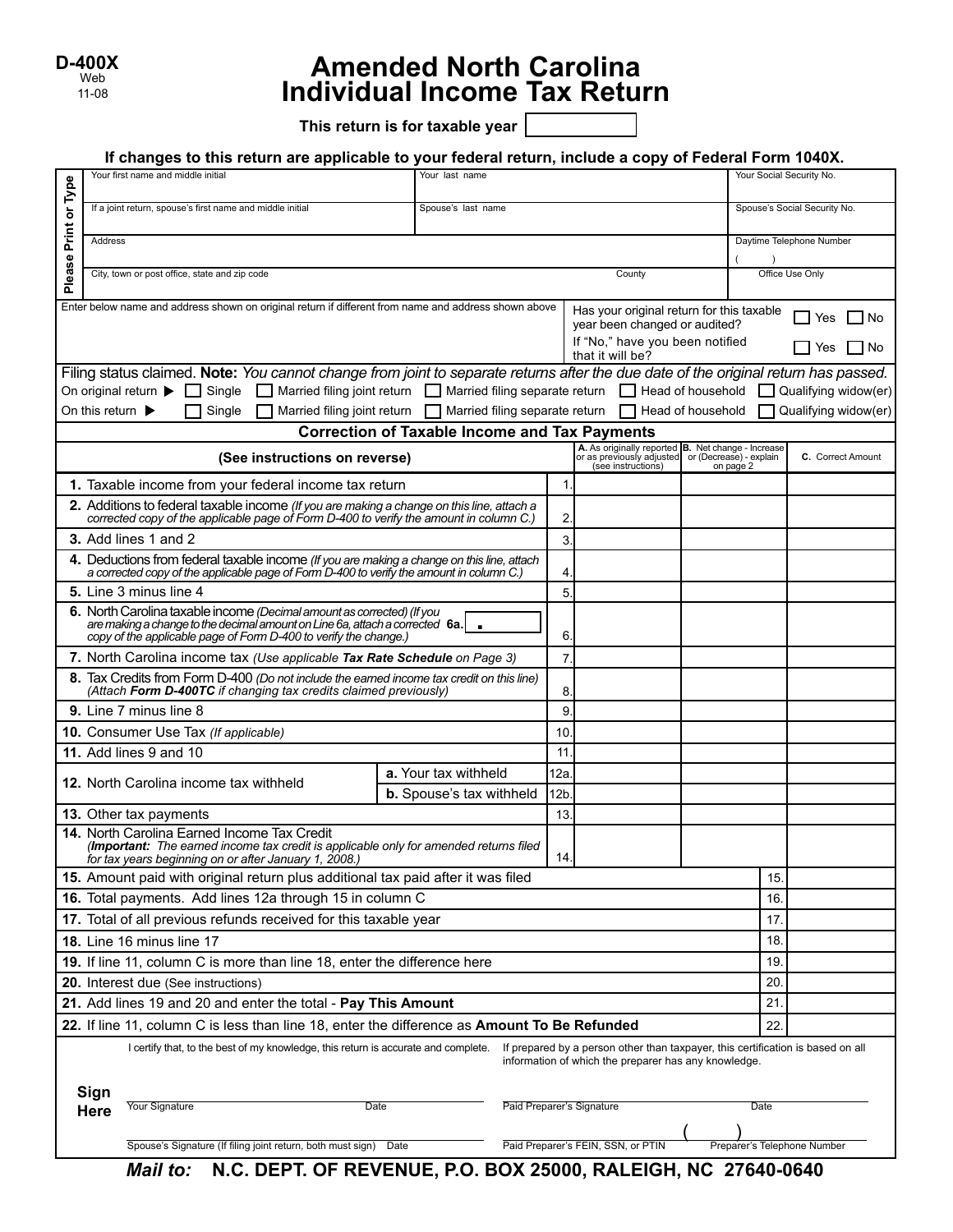**Page 2** D-400X Web 11-08

**Explanation of changes** - Enter the line number from page 1 for each item you are changing and give the reason for each change. Attach all supporting forms and schedules for items changed. Be sure to include your name and social security number on any attachments. If the changes to this return are also applicable to your federal return, include a copy of Federal Form 1040X. **Refunds will not be processed without a complete explanation of the changes.**

**When to File** - File Form D-400X only after you have filed your original return. Generally, to receive a refund, your amended return must be filed within three years from the date the original return was due or within two years after the tax was paid, whichever date was later. If a valid extension was filed, a refund claimed on an amended return may be made within three years from the extended due date.

**Specific Instructions** - Above your name, enter the calendar year or fiscal year of the return you are amending.

**Columns A-C** - In column A, enter the amounts from your return as originally filed or as you later amended it. If your return was changed or audited by the Department of Revenue, enter the adjusted amounts.

In column B, enter the net increase or net decrease for each line you are changing. Show all decreases in parentheses. Explain each change in the space above. If you need additional space, show the required information on an attached statement. **If you are claiming a refund as a result of a carryback of a net operating loss, please attach a copy of Federal Form 1045, including Schedule A or B, to this form.**

For column C, add the increase in column B to the amount in column A, or subtract the decrease in column B from column A. For any item you do not change, enter the amount from column A in column C.

**Line Instructions -** I**f you are only changing withholding, other tax payments, or tax credits, skip lines 1-5 and start with line 6.**

**Line 1** — Enter the amount from line 6, Form D-400. If you are correcting your wages or other employee compensation, attach a copy of all additional or corrected Forms W-2 you received after you filed your original return.

**Line 2** — Enter the amount from line 7, Form D-400, in column A.

**Line 4** — Enter the amount from line 9, Form D-400, in column A.

#### **Instructions**

**Line 6 and 6a** — For full-year North Carolina residents, the amount on line 5 is the North Carolina taxable income. Full-year residents should enter on line 6 the amount on line 5. Nonresidents and part-year residents report only the portion of federal taxable income that is from North Carolina sources. The percentage of a nonresident's or part-year resident's federal taxable income from North Carolina sources is reflected as a decimal amount on Form D-400. If the percentage of federal taxable income from North Carolina sources has changed, show your calculation of the new percentage in the Explanation of Changes section above. Enter the new percentage as a decimal amount on line 6a. For tax years prior to 2003, round the decimal amount to two places. For tax years after 2002, round the decimal amount to four places. Determine the corrected North Carolina taxable income by multiplying the amount on line 5, column C by the decimal amount on line 6a. Enter the result on line 6, column C.

**Line 7** — Figure the tax on the taxable income you reported on line 6, column C. Use the **Tax Tables** in the instructions for Form D-400 or the applicable **Tax Rate Schedule** on Page 3 to compute the tax.

**Line 8** — Enter your tax credits from the tax credits line on Form D-400, line 15 (line 14 on 2001 and 2002 returns). Attach Form D-400TC and supporting schedules to show any changes to tax credit(s) that were claimed on your original return.

**Line 10** — Enter your consumer use tax claimed on Form D-400. If you are correcting the amount reported, use the worksheets and table in the instructions for Form D-400 to calculate the correct use tax.

**Lines 12 - 13** — Enter on the applicable lines your income tax withholding and other tax payments. **Attach copies of corrected Forms W-2 if you change your withholding.** Other tax payments include payments of estimated income tax, payment made with an extension request, and payments made by partnerships or S corporations on behalf of nonresident partners or shareholders. Include supporting documentation if you change the amount of any tax payments you claim.

**Line 14** — If applicable, enter the earned income tax credit. The earned income tax credit is applicable only to amended returns filed for tax years beginning on or after January 1, 2008.

**Line 15** — Enter any amount you paid with your original return. Also include additional tax paid after you filed your return. Do not include any payments of interest or penalties.

**Line 17** — Enter the amount of overpayment shown on your original return. That amount must be considered in preparing Form D-400X because any refund you have not yet received from your original return will be sent to you separately from any additional refund you claimed on Form D-400X. If your original return was changed or audited by the Department of Revenue and as a result there was a change in the overpayment of tax, include the corrected overpayment on line 17. Do not include any interest you received on any refund.

**Line 18** — If line 18 is a negative amount, treat it as a positive amount and add it to the amount on line 11, column C. Enter the result on line 19. This is the additional tax due.

**Line 20** — If a balance is due, interest is due on that amount from the due date of the original return to the date of payment. Go to the Department of Revenue website at **www.dornc.com** to determine the applicable interest rate. Include the accrued interest in your payment.

**Line 21**— Send Form D-400X with a check or money order for the amount shown on line 21 payable to the **North Carolina Department of Revenue, P.O. Box 25000, Raleigh, N.C. 27640-0640.** Do not send cash. Write your name, address, and SSN on your payment.